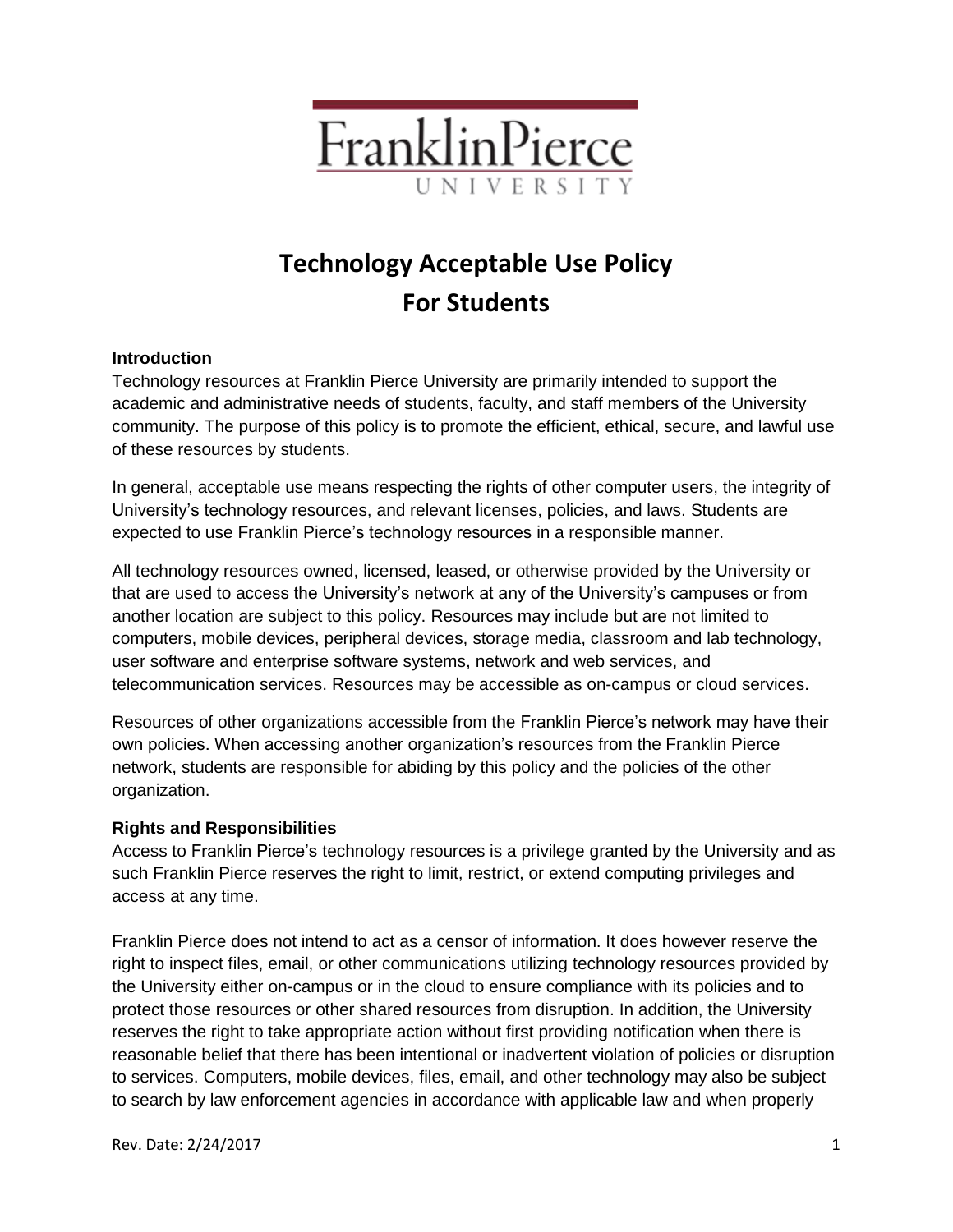requested, subpoenaed, or ordered by a court. Students should not assume that when an electronic message or file is deleted that it cannot be recreated or recovered.

Students do not own the accounts provided to them by the University to access network resources, but are granted the privilege of exclusive use. Accounts are not transferable and students are responsible for securing their passwords and adequately protecting information on computers, mobile devices, storage media, and printers.

# **Conduct Which Violates this Policy**

While not an exhaustive list, it is **not acceptable** to:

- Allow someone else to use the username and password assigned to you or to use a username and password assigned to someone else.
- **●** Access information for which specific authorization has not been provided.
- **●** Monitor or tamper with another user's electronic communications or read, copy, change, or delete another user's files or software or reconfigure their computer without the user's permission.
- **●** Violate copyright laws and their fair use provisions or applicable University policies through inappropriate use, reproduction, and/or distribution of copyrighted works including music, videos, and games. The unauthorized distribution of copyrighted material, including peer-to-peer file sharing, may subject the violator to civil and criminal penalties.
- **●** Violate terms of software licensing agreements including installation of software on a computer for which it is not licensed.
- **●** Install personally-owned or licensed software or utilities not sanctioned by the University on University-owned computers.
- **●** Connect a personally-owned Windows-based computer to the Franklin Pierce network without active and up-to-date anti-virus software.
- Circumvent data protection and security protocols including anti-virus software.
- **●** Knowingly send virus-infected emails or files to others.
- **●** Intentionally or carelessly perform an act that may interfere with normal operations of University-owned computers or the network or that may expose these resources to security risks.
- **●** Connect unauthorized equipment to the University network including but not limited to personally-owned servers, printers, routers, switches, and wireless access points.
- **●** Intentionally or carelessly damage, deface, or alter University-owned computers or other resources.
- **●** Use University resources for solicitation or commercial activity such as selling of products or services without authorization.
- **●** Use email or other communications technology to harass, defame, or threaten others in violation of the University's sexual harassment and non-discrimination policies. This includes but is not limited to sending offensive messages that contain sexual implications, racial slurs, or other gender-based comments.
- **●** Continue to send unwanted or unsolicited electronic communications to someone else after being explicitly requested to stop.
- **●** Forge or misrepresent your identity in an email, text, or other electronic communications.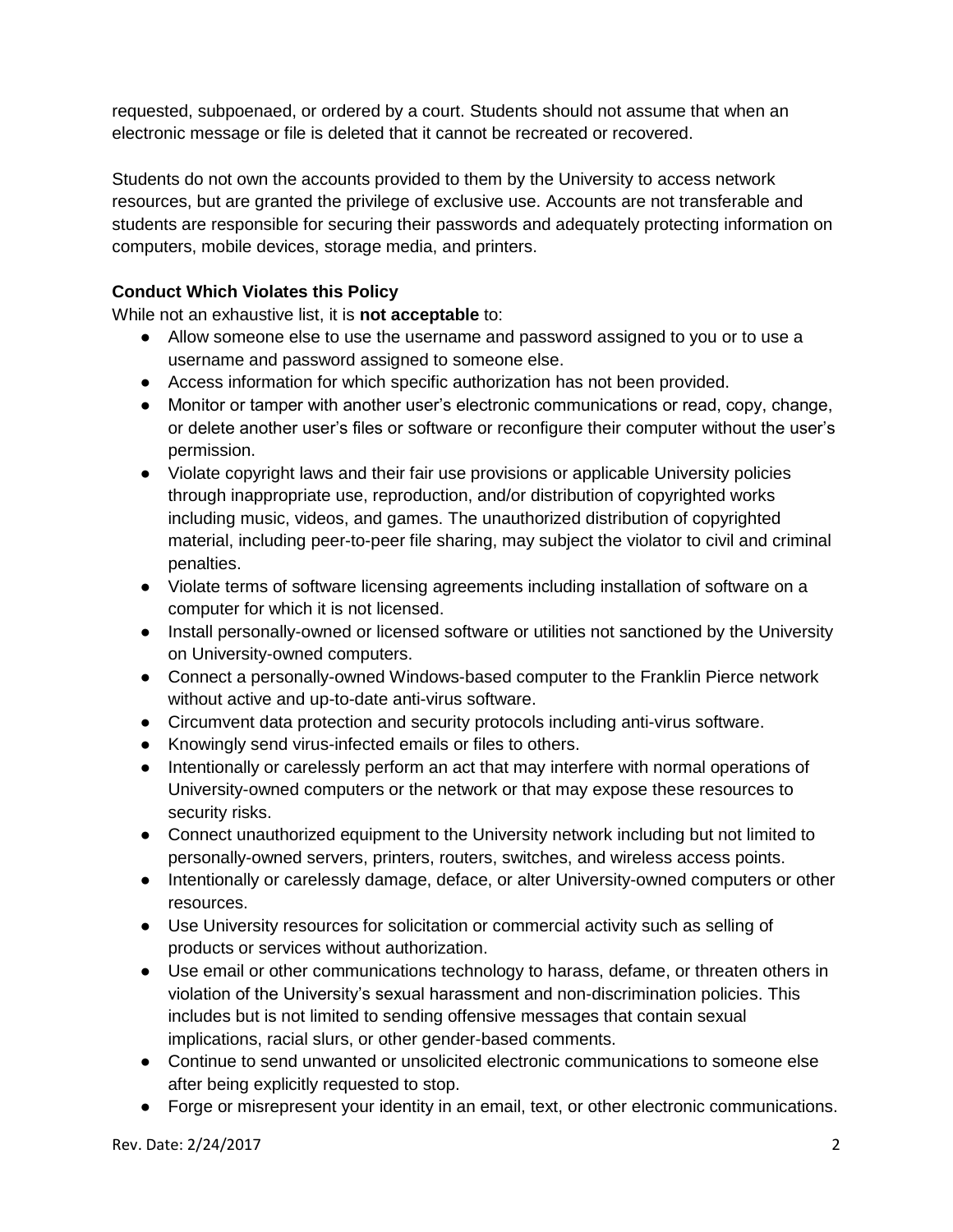**●** Install or display material on University-owned computers that may be reasonably construed as abusive, profane, or sexually offensive (Franklin Pierce recognizes however that legitimate academic pursuits may include material that may be perceived as offensive).

Franklin Pierce sends official electronic correspondence to *@live.franklinpierce.edu* student email accounts. Students are therefore expected to check their Franklin Pierce email accounts on a regular basis. Students who elect to forward their *@live.franklinpierce.edu* email to another email account remain responsible for correspondence not received because of a defect in the forwarding mechanism or with the destination account.

Students are also responsible for ensuring that their files are securely stored and backed up. Franklin Pierce is not responsible for the recovery of damaged, deleted, or lost files. To foster safekeeping, students are strongly encouraged to save files on their Microsoft OneDrive as part of their Office 365 subscription provided to them by the University.

The IT department will provide support for network configuration and installation of software, including Microsoft Office and anti-virus software, provided by the University. Best-effort diagnostic support will also be provided for other software or hardware-related issues.

Franklin Pierce permits the use of its network resources for recreational purposes, such as games, videos, and music, and for other non-academic purposes. As network and Internet resources have limited capacity however, Franklin Pierce reserves the right to restrict the use of these resources for non-academic purposes based upon bandwidth constraints, institutional priorities, excessive use, or other University policies.

## **Privacy and Data Collection**

We collect location data directly from your devices automatically when you use our wireless networks. We may collect information associated with your device using wireless triangulation, or similar technologies.

The use of this data will be limited to the following purposes:

- To enhance the security and performance of FPU's networks and information systems;
- To promote the health and safety of Franklin Pierce University community members;

We will retain your data only for so long as is necessary for the purpose for which it was collected, or as otherwise required or permitted by law.

This data is stored and protected in accordance with the Franklin Pierce University Information Security Policy.

Students may opt-out of this data collection by contacting the Office of Student Affairs.